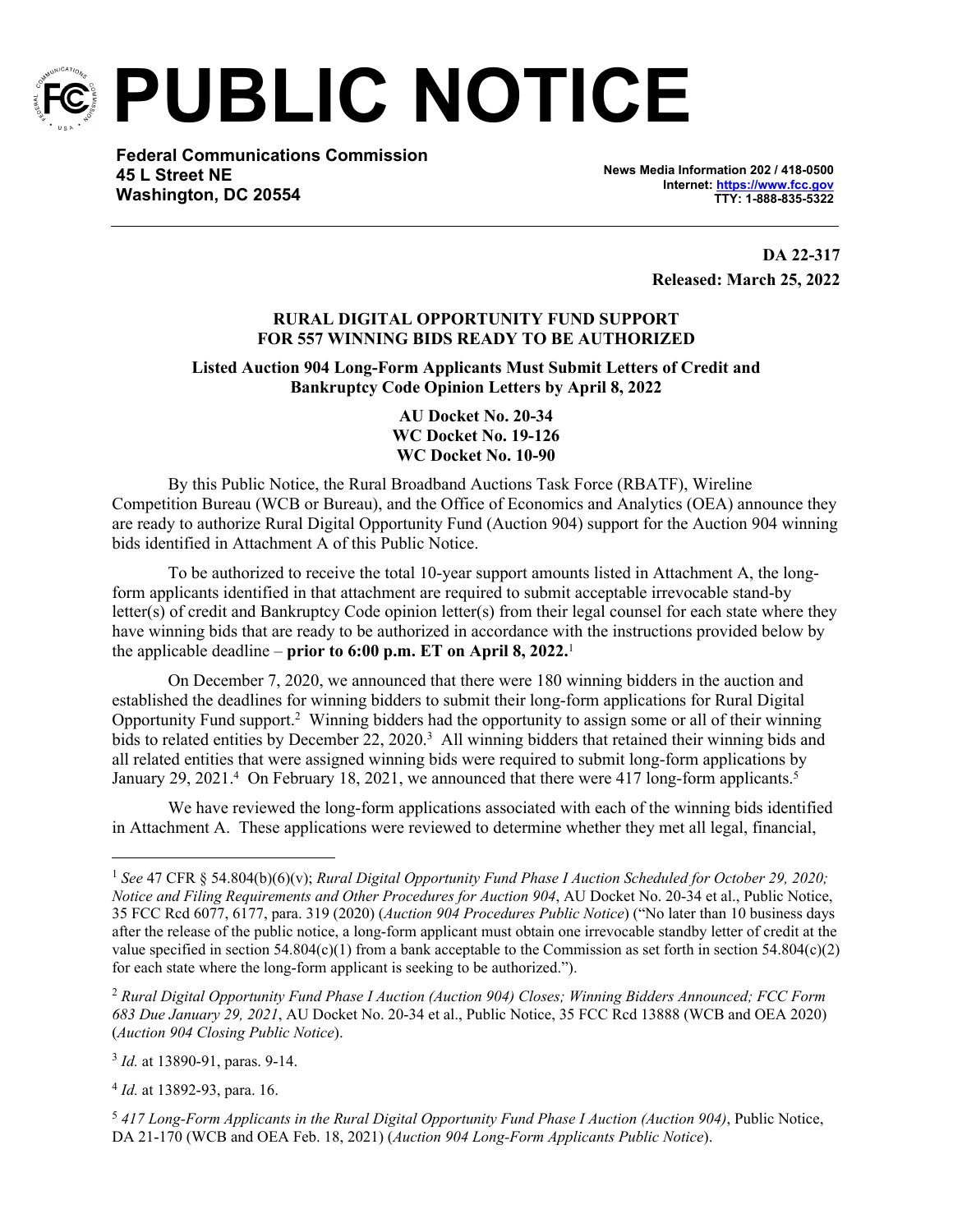and technical requirements. Based on the representations and certifications in each relevant long-form application, we are prepared to authorize support, subject to submission of the required letter(s) of credit and Bankruptcy Code opinion letter(s), for each of the winning bids identified in Attachment  $A<sup>6</sup>$ 

The support amounts listed in Attachment A are subject to change. On July 26, 2021, the RBATF, WCB, and OEA sent a letter to certain long-form applicants that identified census blocks where concerns of existing service or questions of potential waste had been raised, and informed applicants that if they no longer wished to pursue support for a winning bid they should identify those census block groups with a brief explanation of their decision to default on their bid $(s)$ .<sup>7</sup> Support amounts will be adjusted for applicants that defaulted on the identified census blocks. Until these adjusted support amounts are provided, we encourage long-form applicants to obtain letters of credit that cover the full amount of support indicated in Attachment A.

Pursuant to section 54.804(b)(6)(v) of the Commission's rules, the long-form applicants identified in Attachment A that may be authorized to receive Rural Digital Opportunity Fund auction support must submit irrevocable stand-by letters of credit, issued in substantially the same form as set forth in the model letter of credit provided in Appendix C of the *Rural Digital Opportunity Fund Order,*<sup>8</sup> by a bank that is acceptable to the Commission by **6:00 p.m. ET on April 8, 2022.**<sup>9</sup>  **Prior to submitting their letters of credit, we encourage long-form applicants to view and share with their issuing banks the letter of credit resources available on USAC's website: https://www.usac.org/highcost/funds/rural-digital-opportunity-fund/**.

A separate letter of credit must be submitted for each state where the long-form applicant has winning bids that are ready to be authorized, in an amount equal to at least the first year of support in the state.<sup>10</sup> The value of the letter of credit must increase each year until it has been verified that the support recipient has met certain milestones, as described in more detail in section 54.804(c)(1) of the Commission's rules.<sup>11</sup>

In addition, a long-form applicant is required to provide with the letter of credit an opinion letter from outside legal counsel clearly stating, subject only to customary assumptions, limitations, and qualifications, that, in a proceeding under the Bankruptcy Code, the bankruptcy court would not treat the letter of credit or proceeds of the letter of credit as property of the long-form applicant's bankruptcy estate, or the bankruptcy estate of any other bidder-related entity requesting issuance of the letter of credit, under section 541 of the Bankruptcy Code.<sup>12</sup>

By future public notice, we will authorize support for specific winning bids for which all requirements, including submission of the letter of credit and opinion letter, have been met.

<sup>6</sup> *See* 47 CFR § 54.804(b)(6)(v). We remind all applicants that an ETC satisfies its obligation to "offer" qualifying services by being legally responsible for dealing with customer problems, providing quality of service guarantees, and meeting universal service fund-related requirements. Accordingly, a broadband provider may satisfy its voice obligations by offering voice service through an affiliate or by offering a managed voice solution (including VoIP) through a third-party vendor, but a provider cannot simply rely on the availability of over-the-top voice options to satisfy this obligation. *Auction 904 Procedures Public Notice*, 35 FCC Rcd at 6129, para. 139.

<sup>7</sup> *See* "Letters to Long-Form Applicants about Identified Census Blocks," https://www.fcc.gov/auction/904/releases.

<sup>8</sup> *Rural Digital Opportunity Fund Order*, 35 FCC Rcd at 773-77, Appx. C.

<sup>&</sup>lt;sup>9</sup> The Commission's rules list specific requirements for a bank to be acceptable to the Commission to issue the letter of credit. Those requirements vary for United States banks and non-U.S. banks. *See* 47 CFR § 54.804(c)(2); *Rural Digital Opportunity Fund Order*, 35 FCC Rcd at 732, para. 107.

<sup>10</sup> *Rural Digital Opportunity Fund Order*, 35 FCC Rcd at 732-33, paras. 107-08.

<sup>11</sup> 47 CFR § 54.804(c)(1)(i)-(vii); *Rural Digital Opportunity Fund Order*, 35 FCC Rcd at 729-31, paras. 98-104.

<sup>12</sup> 11 U.S.C. § 541; 47 CFR § 54.804(c)(3); *Rural Digital Opportunity Fund Order*, 35 FCC Rcd at 735, para. 113.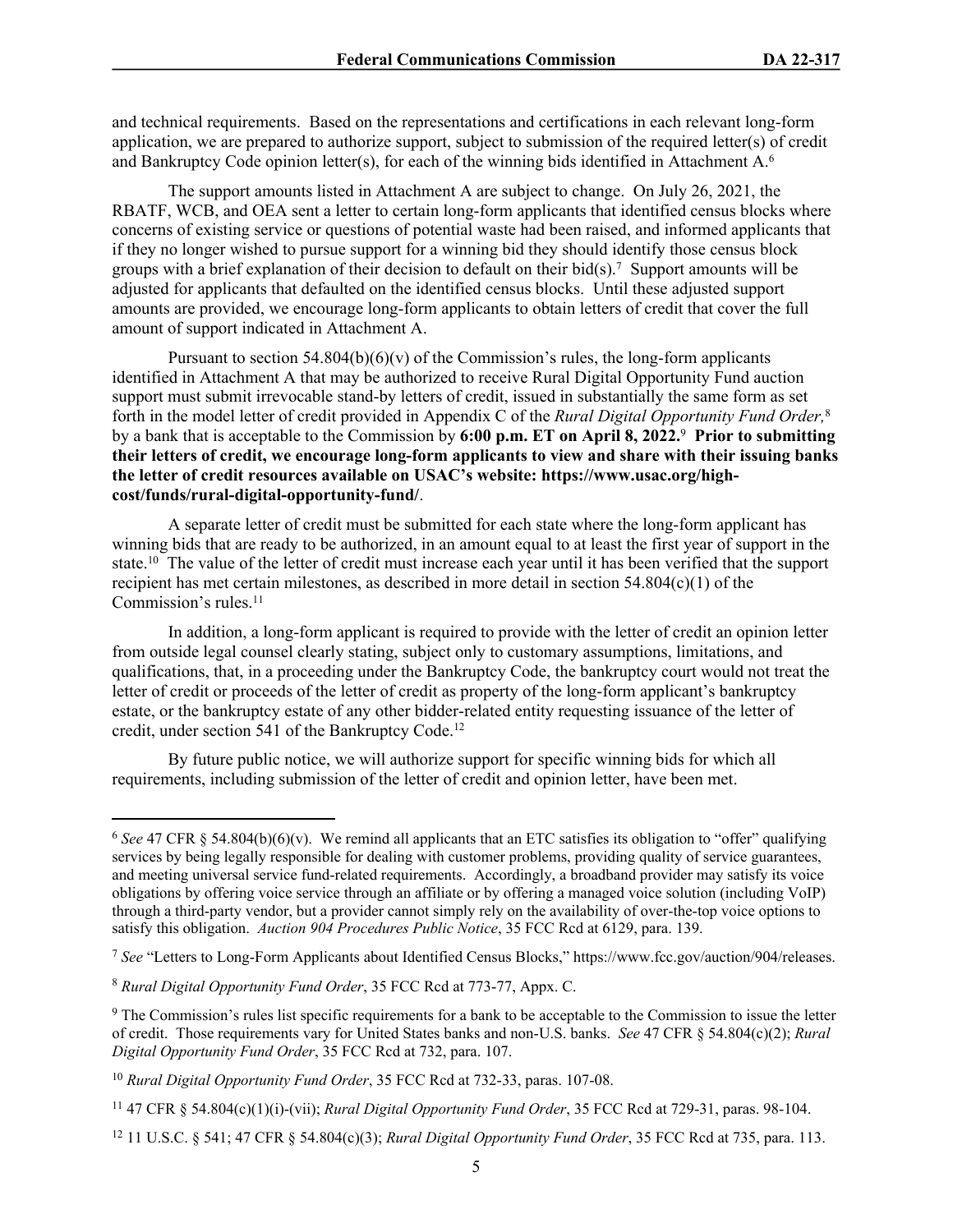Details concerning the next steps are set forth below.

## **Instructions for Submission of Letter of Credit and Opinion Letter**

Long-form applicants identified in Attachment A of this Public Notice must submit letters of credit and Bankruptcy Code opinion letters for each state where they have winning bids identified in Attachment A. The minimum amount of the first letter of credit for each state is determined by adding up the first year of support listed in Attachment A for each winning bid in the state. Each letter of credit and opinion letter submitted to the Universal Service Administrative Company (USAC) must reference the relevant study area code as listed in Attachment A.

A long-form applicant should:

- Submit the hard copy of the letter of credit and opinion letter to USAC by **6:00 p.m. ET on April 8, 2022**, at the following address: Universal Service Administrative Company (USAC), High Cost Program, Rural Digital Opportunity Fund LOC, Attn: Stephen Snowman, 700 12th Street, NW, Suite 900, Washington, DC 20005;
- **Submit an electronic copy of its original letter of credit and opinion letter to [hcinfo@usac.org](mailto:hcinfo@usac.org) and [OGC-LOC@usac.org](mailto:OGC-LOC@usac.org) by the deadline to ensure that they are timely filed.** Note: 1) the electronic copies should be scanned versions of the hard copies mailed to USAC, which should be signed and include Annex A, B,  $\&$  C, as shown in the model letter of credit,<sup>13</sup> 2) electronic copies are used for the purpose of determining the timeliness of submissions, 3) thus, USAC will only review the mailed, hard copies of the letters of credit and opinion letters, not the electronic copies;
- Expect to receive feedback from USAC on letters of credit within approximately 10 days of USAC's receipt of the hard copies;
- Avoid sending additional documents until the applicant has received feedback from USAC. If an applicant notices an error in its letter of credit or bankruptcy opinion letter prior to receiving feedback from USAC, do not send USAC a revised copy of the relevant document. Instead, applicants should wait to receive feedback from USAC and then make their corrections to the version of the document they send back to USAC that also incorporates any USAC feedback.

A copy of the letter of credit and opinion letter must also be submitted in the FCC Auction System by the applicable deadline—**prior to 6:00 p.m. ET on April 8, 2022**. An applicant must provide this required information in two attachments. The letter of credit attachment should be uploaded using the "Letter of Credit" attachment type, and the opinion letter attachment should be uploaded using the "Letter of Credit Opinion Letter" attachment type. Each attachment must be uploaded within the applicant's long-form application to each relevant winning bid identified in Attachment A of this Public Notice. Such attachments will be treated as confidential trade secrets and/or commercial information and withheld from routine public inspection.<sup>14</sup> As such, a long-form applicant need not submit a separate section 0.459 confidentiality request for this information with its FCC Form 683.<sup>15</sup>

<sup>13</sup> *Rural Digital Opportunity Fund Order*, 35 FCC Rcd at 773-77, Appx. C.

<sup>14</sup> *Auction 904 Closing Public Notice*, 35 FCC Rcd at 13899, para. 28. If a request for public inspection under section 0.461 is made for the long-form applicant's letter of credit or opinion letter, the long-form applicant will have an opportunity to object to disclosure and justify the continued confidential treatment of the information. 47 CFR §§ 0.459, 0.461.

<sup>15</sup> 47 CFR § 0.459.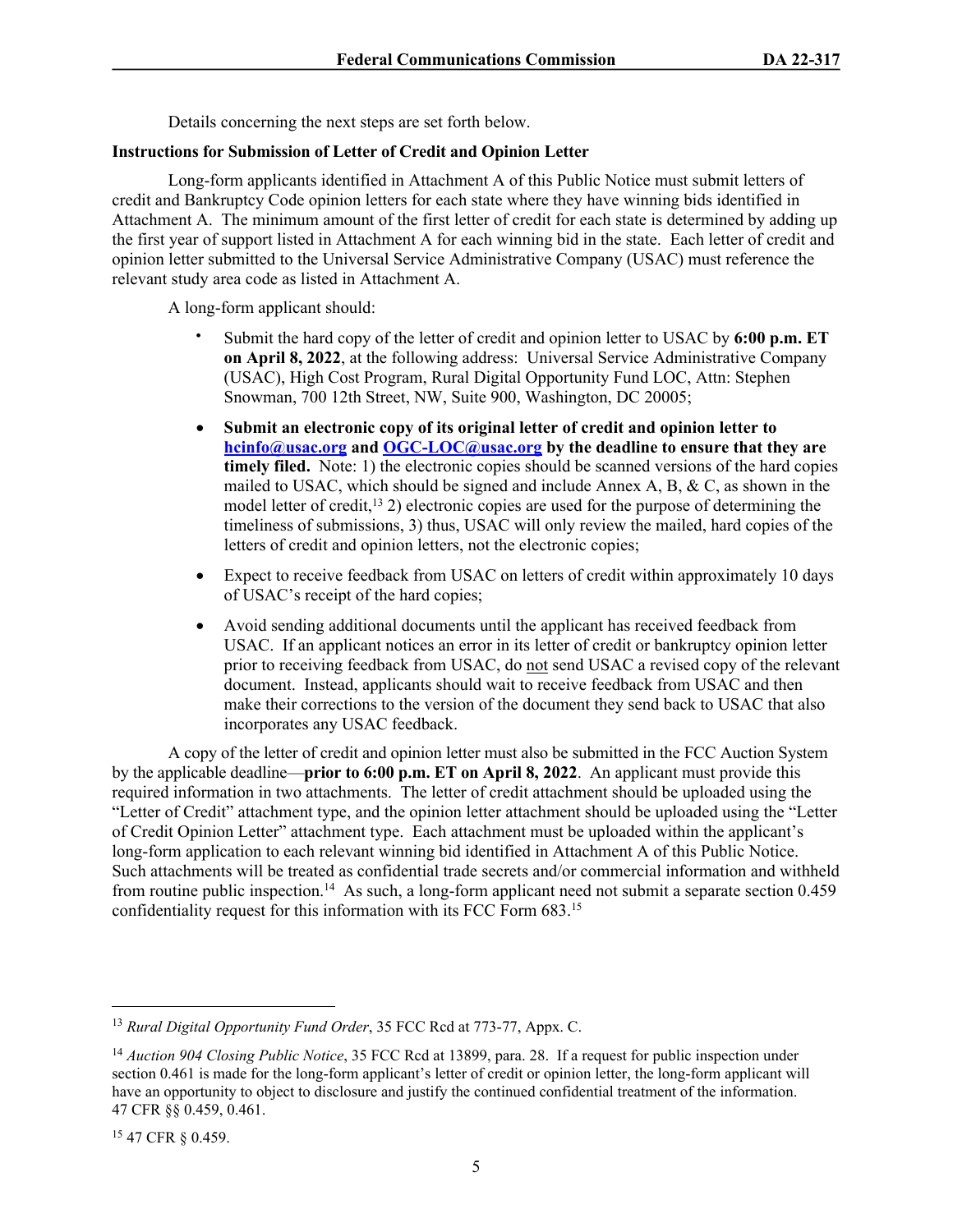Any long-form applicant identified in Attachment A that fails to file the required documents<sup>16</sup> for any of the identified winning bids by the applicable deadline **– prior to 6:00 p.m. ET on April 8, 2022 –** will be in default on such bid(s) and subject to forfeiture.<sup>17</sup>

#### **Further Information Contact:**

#### **Technical Support** Electronic Filing Auction Application System

## **FCC Auctions Technical Support Hotline**

(877) 480-3201, option nine; or (202) 414-1250 (202) 414-1255 (TTY) Hours of service: 8:00 a.m. – 6:00 p.m. ET, Monday through Friday

**Press Information Office of Media Relations** Anne Veigle, (202) 418-0506

#### **General Universal Service Information Wireline Competition Bureau, Telecommunications Access Policy Division** Lauren Garry Heidi Lankau

(202) 418-7400 Auction904@fcc.gov

**Universal Service Administrative Company** Stephen Snowman (202) 414-2725

## **Auction 904 Information**

General Auction Information, Process, and Procedures

Post-Auction Rules, Policies, and Regulations

## **Office of Economics and Analytics, Auctions Division**  (717) 338-2868

**Rural Broadband Auctions Task Force** Michael Janson, (202) 418-0627 Kirk Burgee, (202) 418-1599 Audra Hale-Maddox, (202) 418-0794 Jonathan McCormack, (202) 418-1065

**Office of Economics and Analytics, Auctions Division**  (202) 418-0660

<sup>16</sup> 47 CFR § 54.804(b)(6)(v).

<sup>17</sup> *Rural Digital Opportunity Fund Order*, 35 FCC Rcd at 735-36, paras. 114-17; *Auction 904 Procedures Public Notice*, 35 FCC Rcd at 6178, paras. 321-22 (2020).